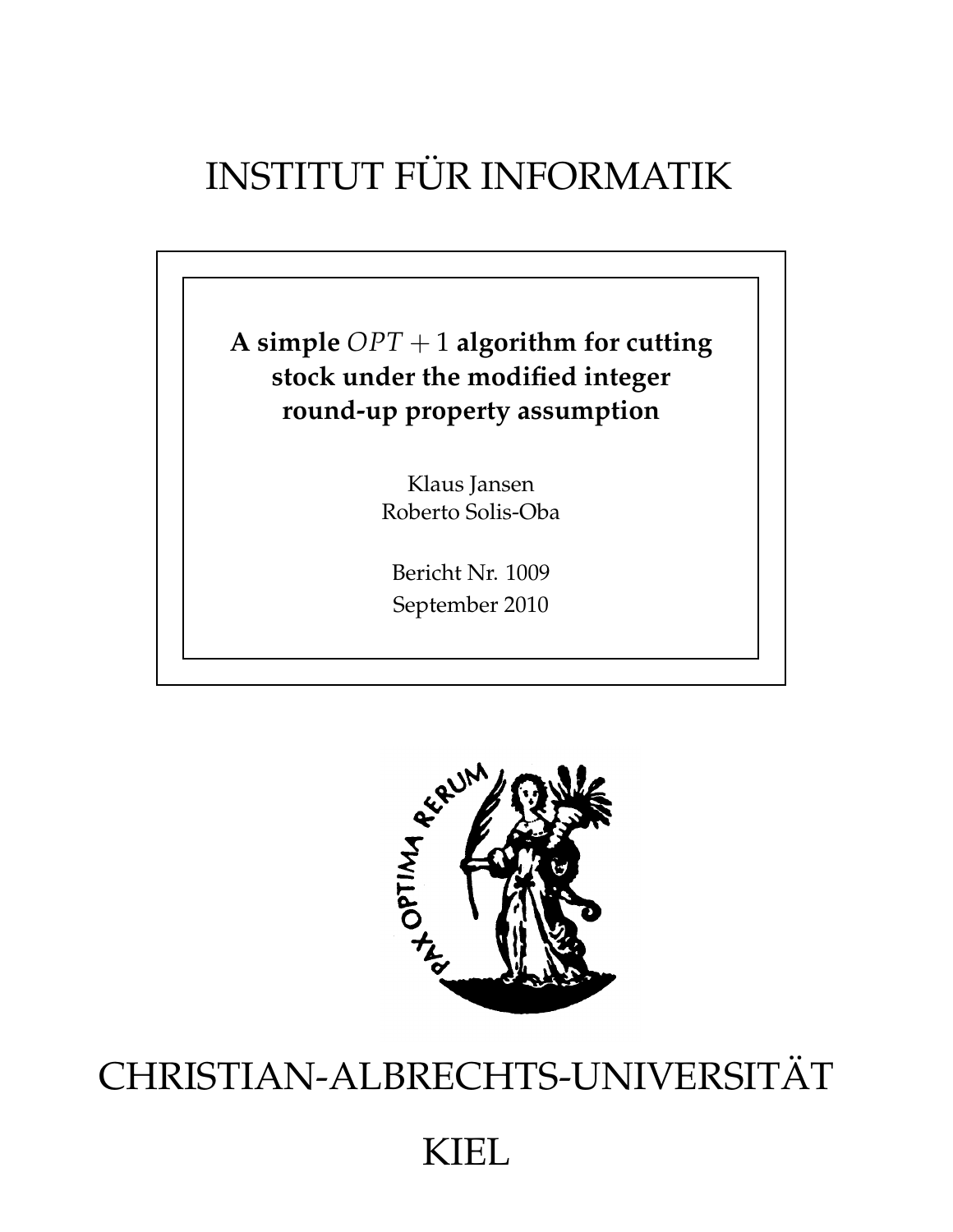## A simple  $OPT + 1$  algorithm for cutting stock under the modified integer round-up property assumption

Klaus Jansen

Roberto Solis-Oba

Institut für Informatik Universität zu Kiel, Kiel, Germany kj@informatik.uni-kiel.de

Department of Computer Science University of Western Ontario, London, Canada solis@csd.uwo.ca

#### Abstract

We present a simple algorithm for the cutting stock problem with a constant number d of object sizes that produces solutions of value at most  $OPT+1$  in time  $d^{O(d)} \log^7 n$ , where  $OPT$  is the value of an optimum solution. This algorithm works under the assumption that the modified integer round-up property of Scheithauer and Terno for the cutting stock problem holds.

### 1 Introduction

In the *cutting stock problem* we are given a set  $T = \{T_1, T_2, \ldots, T_d\}$  of object types, where objects of type  $T_i$  have positive integer length  $s_i \leq 1$ . Given an infinite set of unit capacity bins and a set I of n objects containing  $n_i$  objects of type  $T_i$ , for each  $i = 1, \ldots, d$ , the problem is to pack I into the minimum possible number of bins. In this paper we consider the version of the problem in which the number d of different object types is constant.

This problem is related to the bin packing problem, where we are also given a set S of n objects of positive lengths and the goal is to pack S into the minimum possible number of unit capacity bins. In principle the cutting stock problem and the bin packing problem are equivalent; however, the size of the input for the stock cutting problem might be exponentially smaller than the size of the input for the bin packing problem, as in the bin packing problem we need to specify the length of each individual object, while in the cutting stock problem we only need to specify the length of each object type. This is a critical distinction because a polynomial time algorithm for the bin packing problem is not necessarily a polynomial time algorithm for the cutting stock problem.

Bin packing and cutting stock are classical problems in combinatorial optimization and they have been extensively studied. Both problems are known to be strongly NP-hard and no approximation algorithm for them can have approximation ratio smaller than 3/2 unless  $P=NP$  [6].

The cutting stock problem was introduced by Eisemann [4] in 1957 under the name of the "Trim Problem". In 1985 Marcotte [10] showed that an integer program formulation for the cutting stock problem proposed by Gilmore and Gomory in 1961 [7] has the so called integer round-up property when the number  $d$  of different object types is 2. Baum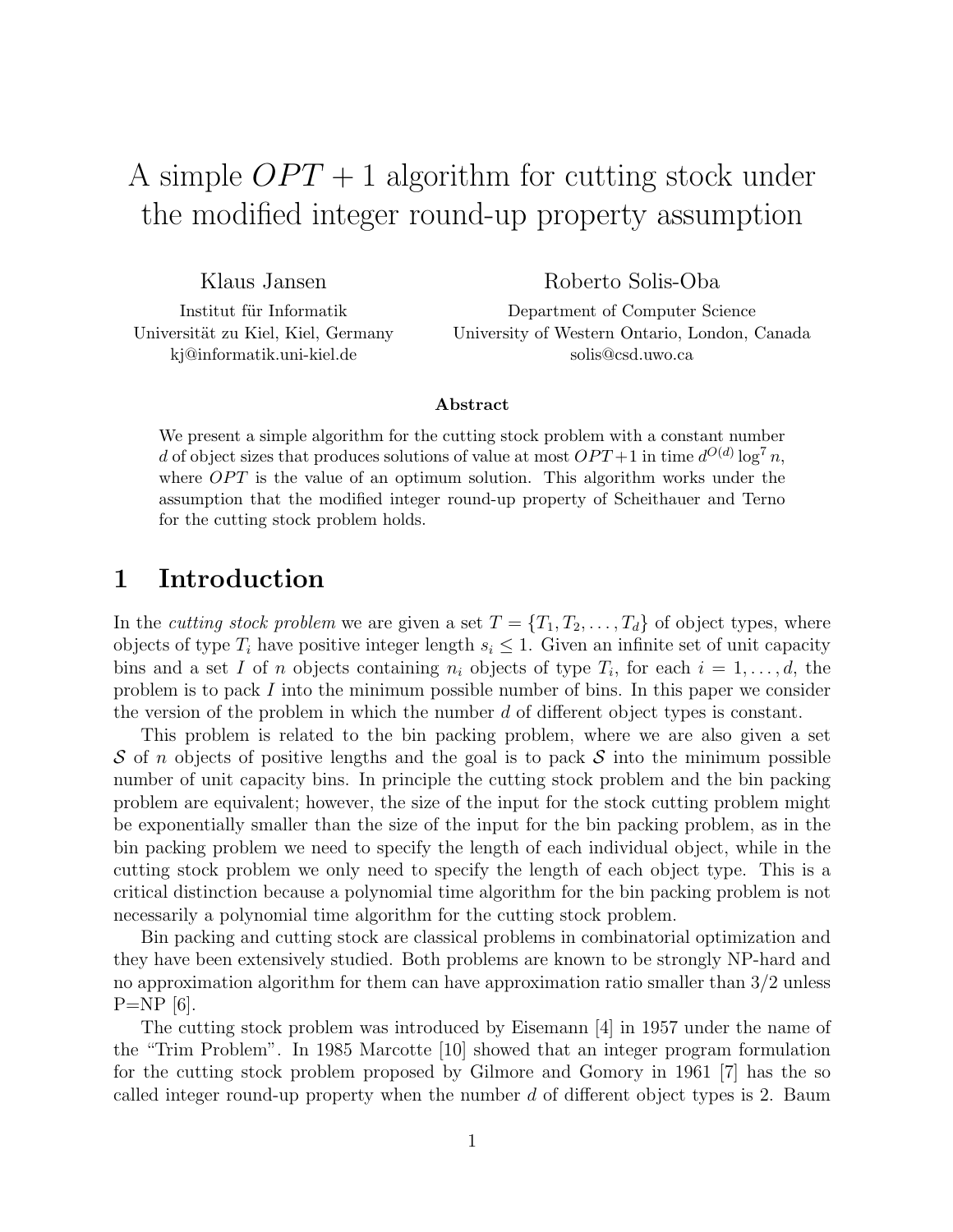and Trotter [1] defined an integer programming problem as having the integer round-up property if its optimum value is equal to the least integer greater than or equal to the optimum value of its linear programming relaxation. In 1982, Orlin proposed a polynomial time algorithm for solving integer programming covering problems satisfying the integer round-up property, thus, showing that the cutting stock problem with 2 different object types is solvable in polynomial time.

In 1976 Berge and Johnson [2] observed that the integer programming formulation of the cutting stock problem of Gilmore and Gomory has a very strong linear programming relaxation, as many instances of the problem satisfy the integer round-up property. Similar observations were made by Diegel and W¨ascher and Gau [3, 16]. However, Marcotte [10], Fieldhouse  $\left[5\right]$  and Scheithauer and Terno  $\left[13\right]$  proved that the cutting stock problem does not have the integer round-up property. In 1995, Scheithauer and Terno [14] conjectured that the formulation of Gilmore and Gomory for the cutting stock problem satisfies the modified integer round-up property (MIRUP): a linear integer minimization problem has the modified integer round-up property if its optimum value is no larger than the least integer greater than or equal to the optimum value of its linear programming relaxation plus 1. The conjecture has been proven to be true for all instances of the cutting stock problem with  $d \leq 6$  [11] and  $d = 7$  [15]. Furthermore, there is extensive experimental evidence supporting the conjecture [14].

The best known algorithm for the cutting stock problem with a constant number of object types is presented in [9] and it produces solutions of value at most  $OPT + 1$  in time  $d^{O(d2^d)} 2^{O(8^d)} \log^{11} n$ , where  $OPT$  is the value of an optimum solution. In this note we show a simpler and faster algorithm than that presented in [9] that works under the assumption that the modified integer round-up property for cutting stock holds; this algorithm also produces solutions using at most  $OPT + 1$  bins.

### 2 The Algorithm

A configuration or pattern  $C_i$  is a set of objects of total length at most 1, so all objects in a configuration can be packed in a bin. A configuration  $C_i$  can be specified with a d-dimensional vector  $C_i = (C_{i1}, C_{i2}, \ldots, C_{id})$  in which the j-th entry,  $C_{ij}$ , specifies the number of objects of length  $s_j$  in  $C_i$ . Let C be the set of all configurations. The cutting stock problem can be formulated as the following integer program, first proposed by Gilmore and Gomory [7].

IP: min 
$$
\sum_{C_i \in \mathcal{C}} x_{C_i}
$$
  
s.t.  $\sum_{C_i \in \mathcal{C}} C_{ij} x_{C_i} \ge n_j$ , for  $j = 1, ..., d$   
 $x_{C_i} \in \mathbb{Z}_{\ge 0}$ , for all  $C_i \in \mathcal{C}$  (1)

In this integer program,  $n_j$  is the total number of objects of length  $s_j$ , and for each configuration  $C_i$ , variable  $x_{C_i}$  indicates the number of bins storing objects according to  $C_i$ . Constraint  $(1)$  ensures that all objects are placed in the bins. For any instance I of the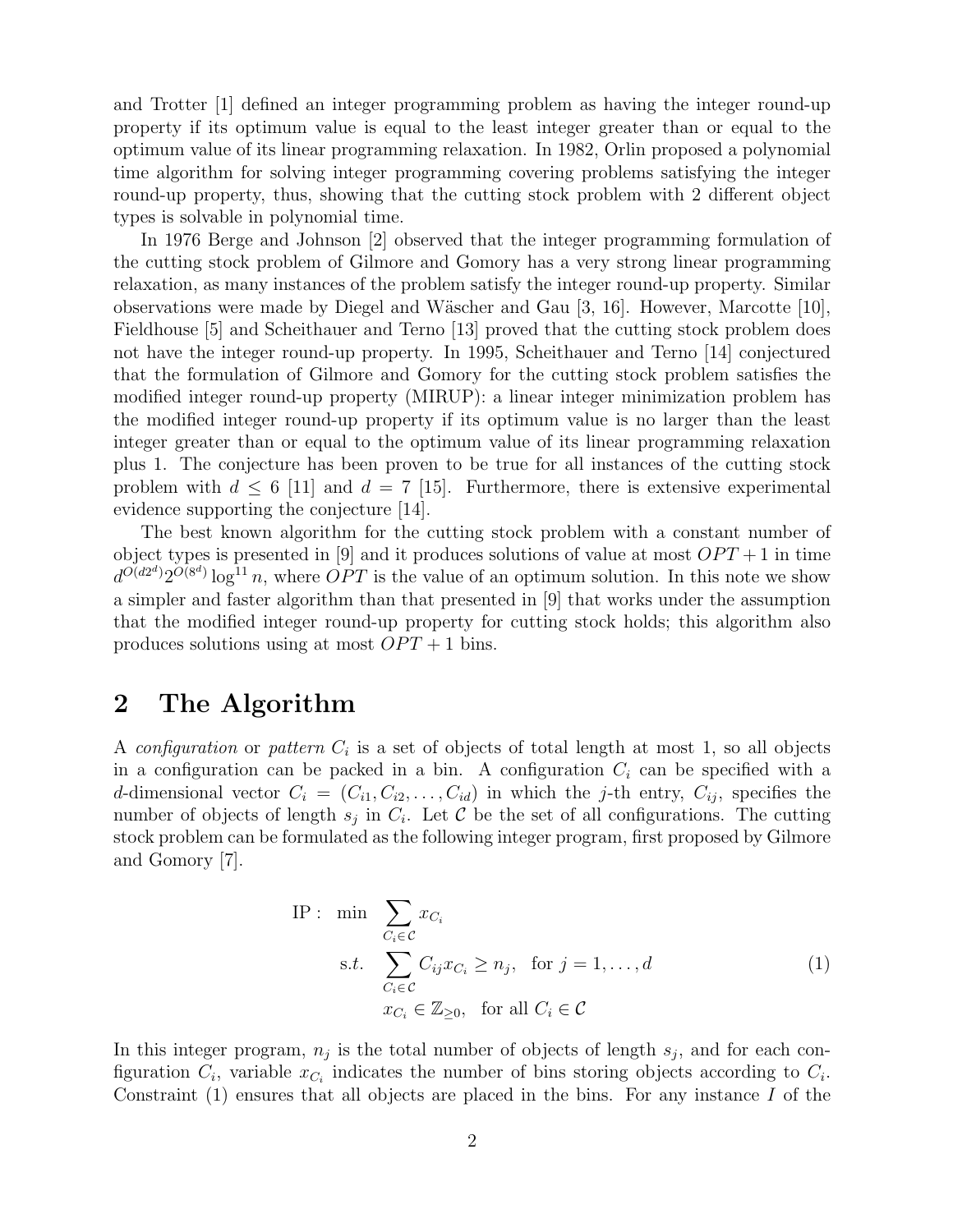cutting stock problem, we let  $IP(I)$  and  $LP(I)$  be the value of an optimum solution of IP and its linear programming relaxation LP, respectively.

Our algorithm first computes a basic feasible solution for the linear program relaxation LP of IP. Let  $x^* = (x_{C_1}, x_{C_2}, \ldots, x_{C_C})$  be this solution. Let  $\bar{x}^* = \lfloor x^* \rfloor$  and  $\tilde{x}^* = x^* - \bar{x}^*$ . We then pack objects into bins according to the integral solution  $\bar{x}^*$ ; this leaves a set  $\tilde{I}$ of objects still unpacked. We let  $I$  denote the set of objects packed so far. We note that  $LP(I) = OPT(I)$  and  $LP(I) = LP(I) + LP(I)$ .

Since linear program LP has  $d$  constraints, then basic feasible solution  $x^*$  has at most d variables  $x_{C_j}^*$  with positive value and, thus,  $LP(\tilde{I}) = \sum_{C_j \in \mathcal{C}} \tilde{x}_{C_j}^* < d$ . In other words, the objects in  $I$  fit fractionally in a constant number, at most  $d$ , of bins. This implies that OPT $(\tilde{I})$  is also constant. We assume that  $LP(\tilde{I}) \geq 1$  as otherwise  $x^*$  would be an optimum integer solution for the problem. We can compute a packing for  $\tilde{I}$  into  $\text{OPT}(\tilde{I})+1$ bins using a recent algorithm by Jansen et al. [8] in time  $2^{O(\tilde{d} \log^2 d)} + O(n)$ , this algorithm yields a solution for the cutting stock problem using  $OPT(I) + 2$  bins. Below we show a simple algorithm to compute a packing for  $\tilde{I}$  in  $[LP(\tilde{I})]+1$  bins in time  $2^{O(d \log d)}$ . Combining this with a packing for  $\bar{x}$  as described above gives a solution that uses at most  $LP(\overline{I}) + [LP(I)] + 1 = [LP(\overline{I}) + LP(I)] + 1 = [LP(I)] + 1 \le OPT(I) + 1.$ 

#### 2.1 Packing the Objects in  $\tilde{I}$

An object is called *large*, if its length is at least  $\delta = \sqrt{2[LP(\tilde{I})]}$ ; if the length is smaller than  $\delta$ , the object is called *small*. Let  $s_1 > \ldots > s_d$  be the lengths of the objects, let  $s_1, \ldots, s_\alpha$  be the lengths of the large objects, and let  $s_{\alpha+1}, \ldots, s_d$  be lengths of the small objects. Notice that there are at most  $LP(\tilde{I})/\delta = 2([LP(\tilde{I})])^2 < 2d^2$  large objects in instance I. Furthermore, since every large object has size at least  $\delta$ , then each bin can store at most  $1/\delta = 2[LP(I)] \leq 2d$  large objects. Note also that if the MIRUP assumption holds, then there must exist an assignment of large objects to  $[LP(I)] + 1 \le d + 1$  bins. We can find such an assignment by using the following dynamic programming algorithm.

Every assignment of large objects to a bin can be represented as a vector  $(a_1, a_2, \ldots, a_\alpha)$ , where  $a_i$  is the number of large objects of size  $s_i$  assigned to the bin. An assignment of large objects to a set of bins is feasible if the large objects fit in the bins. Let us number the bins from 1 to  $[LP(\tilde{I})] + 1$ . Let  $\mathcal{A}_1 = \{A_1^1, A_2^1, \ldots, A_{r_1}^1\}$  be the set of vectors representing all feasible assignments of large objects to bin 1. The number of these assignments is at most  $(2d)^{\alpha} \leq (2d)^d$ .

Given the set of vectors  $A_i = \{A_1^i, A_2^i, \ldots, A_{r_i}^i\}$  representing all feasible assignments of large objects to the first i bins, we can find the feasible assignments  $A_{i+1}$  of large objects to the first  $i + 1$  bins as follows. First, initialize  $A_{i+1}$  to the empty set. Then, for each vector  $A_j^1 = (a_{j1}^1, a_{j2}^1, \ldots, a_{j\alpha}^1) \in \mathcal{A}_1$  and  $A_k^i = (a_{k1}^i, a_{k2}^i, \ldots, a_{k\alpha}^i) \in \mathcal{A}_i$ , add  $A_j^1 + A_k^i =$  $(a_{j1}^1 + a_{k1}^i, a_{j2}^1 + a_{k2}^i, \ldots, a_{j\alpha}^1 + a_{k\alpha}^i)$  to  $\mathcal{A}_{i+1}$  if  $a_{jh}^1 + a_{kh}^i \leq \tilde{n}_h$  for each  $h = 1, 2, \ldots, \alpha$ , where  $\tilde{n}_h$  is the number of objects of size  $s_h$  in  $I$ .

Since the number of bins needed to pack I is at most  $d+1$  and each bin can store at most 2d large objects, then  $\tilde{n}_h \leq 2d(d+1)$ . Therefore, every set  $A_i$  has at most  $(2d(d+1))^{\alpha} \leq (2d(d+1))^d = d^{O(d)}$  vectors. Therefore, set  $\mathcal{A}_{i+1}$  can be obtained from set  $\mathcal{A}_i$ in time  $d^d \times d^{O(d)} = d^{O(d)}$ . From the above discussion, all sets  $\mathcal{A}_i$ ,  $i = 1, 2, ..., [LP(\tilde{I})] + 1$ ,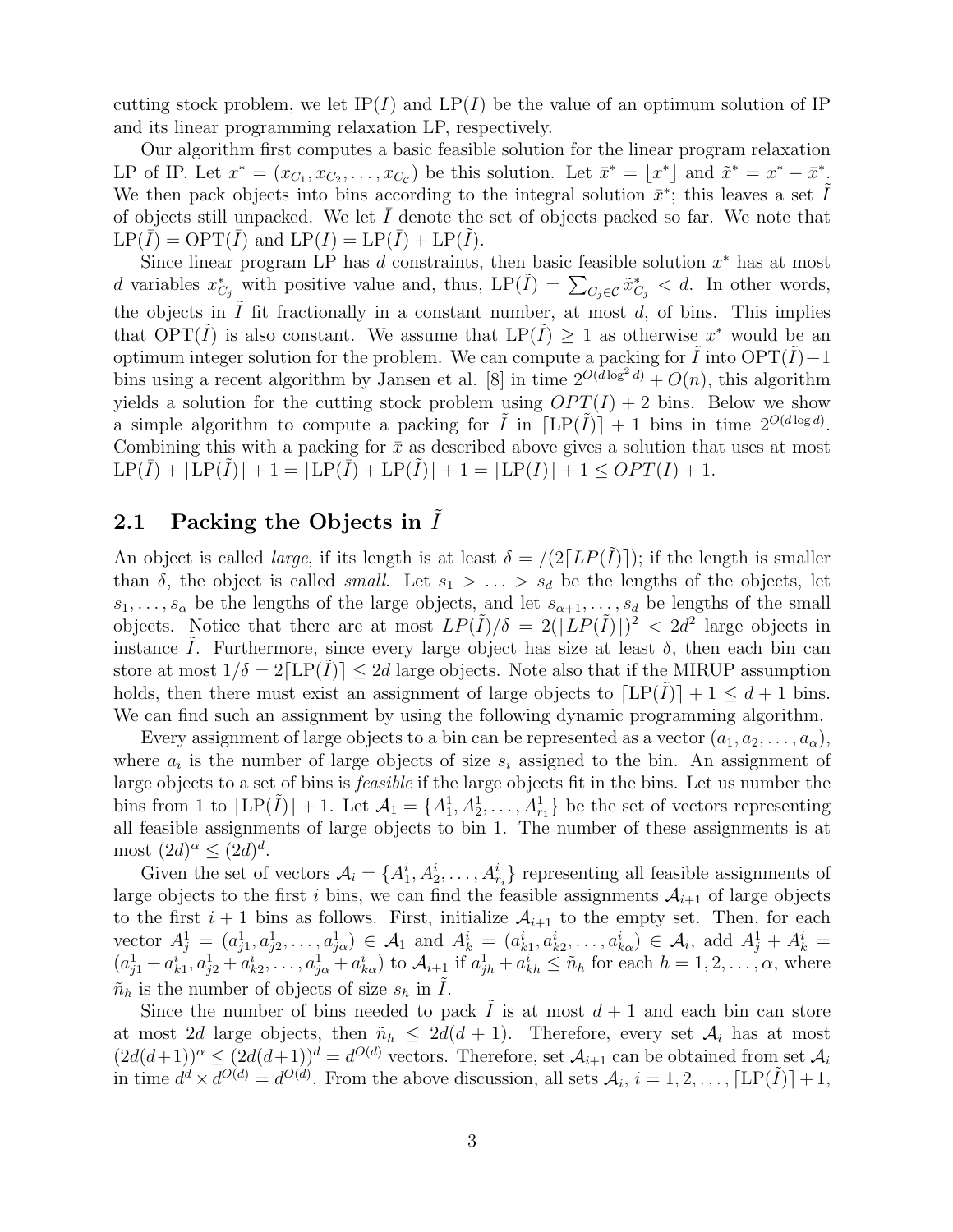can be computed in time  $(\lfloor L(P(\tilde{I})\rfloor + 1) \times d^{O(d)} = d^{O(d)}$ . If we take any feasible assignment  $A \in \mathcal{A}_{\Pi \cdot P(\tilde{I})+1}$  of large objects to the  $\lceil LP(\tilde{I}) \rceil+1$  bins, it is not hard to find the assignment  $A' \in \mathcal{A}_{\lceil \text{LP}(\tilde{I}) \rceil}$  from which A was computed. Applying this process recursively we can get an assignment of large objects to each one of the bins in  $d^{O(d)}$  time.

**Lemma 2.1** A feasible assignment of the large objects in  $\tilde{I}$  to  $[LP(\tilde{I})]+1$  bins can be computed in  $d^{O(d)}$  time.

Once an assignment of large objects to bins has been computed, the next step is to place the small objects in the bins. To do this we first calculate the total number of objects of length  $s_{\alpha+1}$  that can be placed in the first bin along with the large jobs assigned to this bin by the above dynamic programming algorithm; to do this we compute the total length  $\ell_1$ of the large objects in the first bin and we let  $x = \frac{(1 - \ell_1)}{s_{\alpha+1}}$ . Therefore, min $(x, \tilde{n}_{\alpha+1})$ objects of length  $s_{\alpha+1}$  can be placed into the first bin, where  $\tilde{n}_{\alpha+1}$  is the number of objects of size  $s_{\alpha+1}$  in *I*. If  $x \geq \tilde{n}_{\alpha+1}$  then we try to place objects of the next length,  $s_{\alpha+2}$  into this bin; otherwise we consider the second bin and proceed in a similar fashion. The time needed to place all the small objects is  $O(d)$ .

**Lemma 2.2** The above algorithm packs all the small objects in  $\tilde{I}$  in the empty space left in the  $[LP] + 1$  bins by the large objects.

**Proof:** To show that all the small objects can be packed, let us assume for sake of contradiction that the algorithm cannot pack the small objects into  $[LP(I)] + 1$  bins. This means that at least one small object  $o_i$  is left unpacked by the above algorithm. Since  $o_i$ does not fit into any bin, that means that each bin has objects of total length larger than  $1 - \delta$ . Using the definition of  $\delta$ , the total length of the objects in the  $[LP(I)] + 1$  bins is then larger than

$$
(1 - 1/(2\lceil LP(\tilde{I})\rceil))(\lceil LP(\tilde{I})\rceil + 1) = \frac{(2\lceil LP(\tilde{I})\rceil - 1)}{(2\lceil LP(\tilde{I})\rceil)}(\lceil LP(\tilde{I})\rceil + 1) \ge LP(\tilde{I}),
$$

a contradiction. The last inequality follows from

 $(2[LP(\tilde{I})] - 1)([LP(\tilde{I})] + 1) \ge 2[LP(\tilde{I})]LP(\tilde{I}),$ 

which is true since

$$
2\lceil LP(\tilde{I})\rceil \lceil LP(\tilde{I})\rceil + \lceil LP(\tilde{I})\rceil - 1 \ge 2\lceil LP(\tilde{I})\rceil LP(\tilde{I}),
$$

as  $[LP(\tilde{I})] \geq 1$ .

#### 2.2 The Complete Algorithm

A description of the complete algorithm is given below.

#### $\mathbf{AlgorithmC}$ UTTINGSTOCK $(S, N)$

Input: Sets  $S = \{s_1, s_2, \ldots, s_d\}$  of object sizes and  $N = \{n_1, n_2, \ldots, n_d\}$  of numbers of objects of each type.

 $\Box$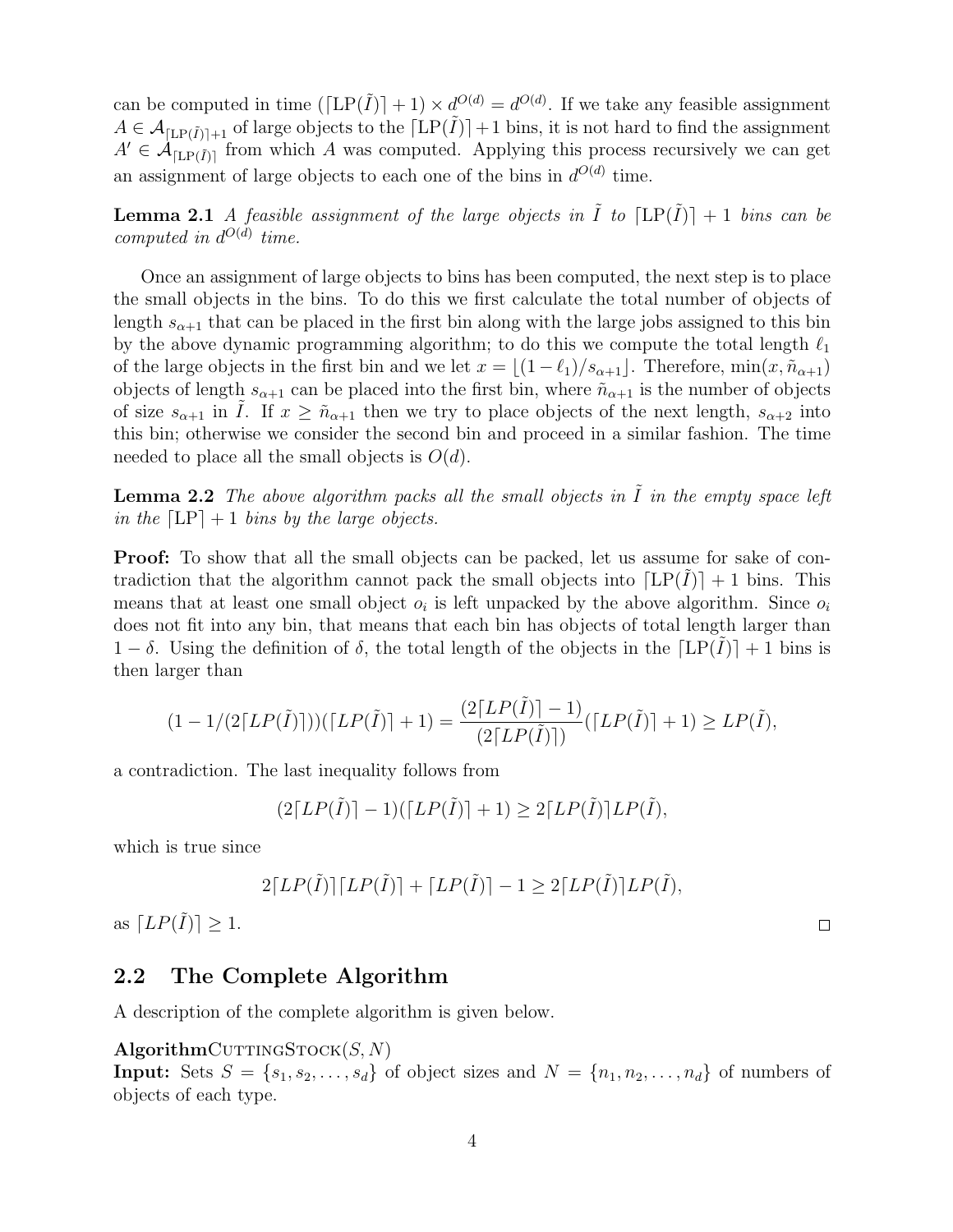- 1. Compute a basic feasible solution x of LP.
- 2. Set  $\bar{x}^* = \lfloor x^* \rfloor$  and  $\tilde{x}^* = x^* = \bar{x}^*$ .
- 3. Consider a packing of the objects into bins according to the integer solution  $\bar{x}^*$ . Let I be the set of objects that remain unpacked.
- 4. Use dynamic programming to pack the large objects in  $I$  in  $[LP] + 1$  bins.
- 5. Pack the small objects in  $\tilde{I}$  greedily in the  $[LP] + 1$  bins using the empty space left by the large objects.

**Theorem 2.1** There is an algorithm for the cutting stock problem with a constant number d of object types that produces solutions of value at most  $OPT + 1$ , where  $OPT$  is the value of an optimum solution, if the MIRUP conjecture holds. The algorithm runs in time  $d^{O(d)}\log^7 n$ .

**Proof:** We have shown above an algorithm that produces solutions of value at most  $OPT +$ 1 assuming the MIRUP conjecture for the cutting stock problem is true. Since a basic feasible solution for LP can be computed in time  $d^{O(d)} \log^7 n$  (for details see Theorem 1.1) and Lemma 4.3 in [9]), then by Lemma 2.1 the algorithm runs in time  $d^{O(d)} + d^{O(d)} \log^7 n =$  $d^{O(d)}\log^7 n$ .  $\Box$ 

## References

- [1] S. Baum and L.E. Trotter Jr., Integer rounding for polymatroid and branching optimization problems, SIAM Journal on Algorithms and Discrete Methods, 2(4), 416– 425, 1981.
- [2] C. Berge and E.L. Johnson, Coloring the edges of a hypergraph and linear programming techniques, Research Report CORR 76/4, Department of Combinatorics and Optimization, University of Waterloo, 1976.
- [3] A. Diegel, Integer LP solution for large trim problem, Working Paper, University of Natal, 1988,
- [4] K. Eisemann, The trim problem, Management Science, 3 (3), 1957, 279–284.
- [5] M. Fieldhouse, The duality gap in trim problems, SICUP Bulletin (newsletter of the Special Interest Group on Cutting and Packing, 5, 1990.
- [6] M.R. Garey and D.S. Johnson, Computers and intractability. A guide to the theory of NP-completeness, W.H. Freeman and Company, 1979.
- [7] P.C. Gilmore and R.E. Gomory, A linear programming approach to the cutting stock problem, Operations Research, 9, 1961, 849–859.